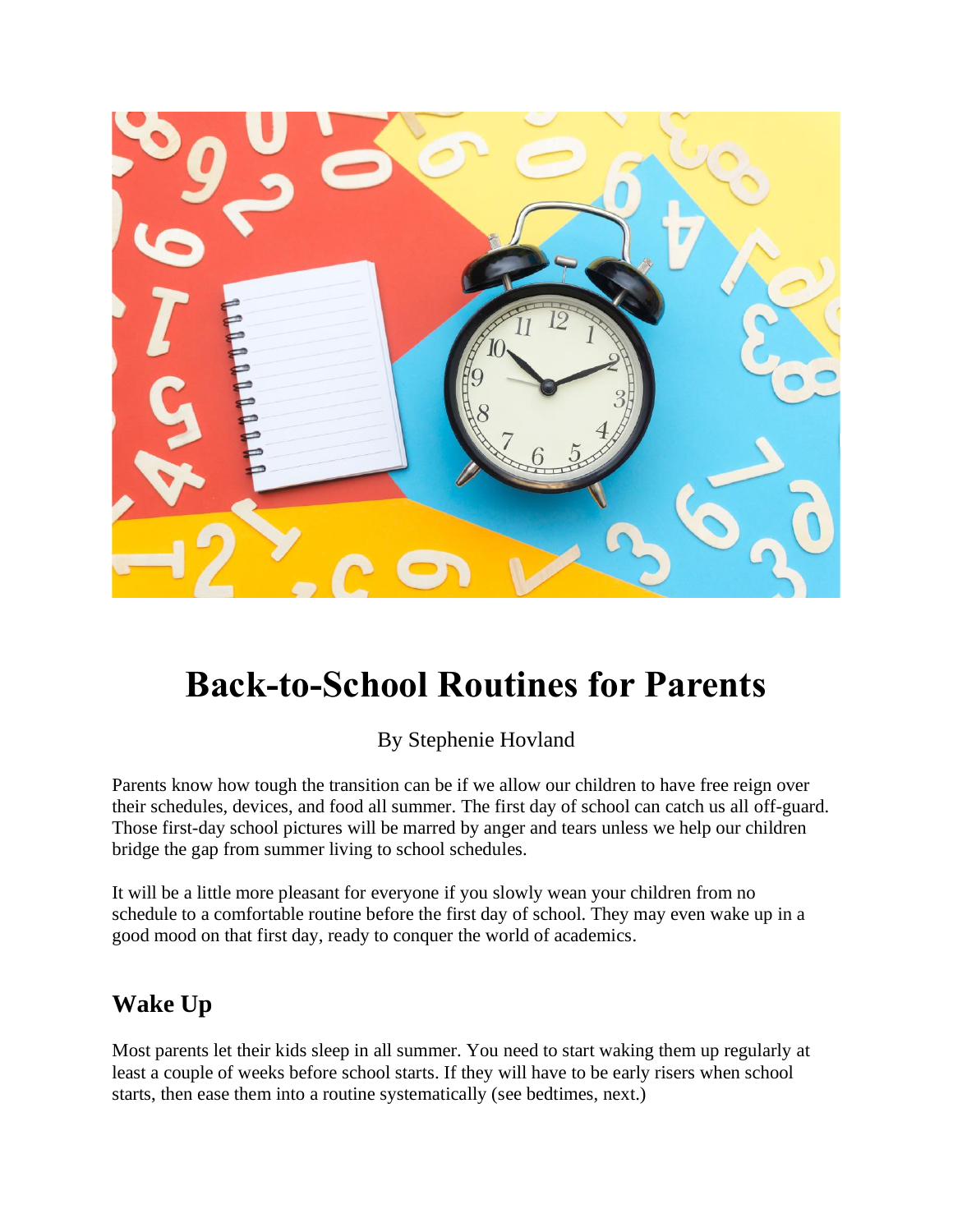## **Bedtimes**

Start about a month before the first day of school. On the fourth week before the first day of school, set a consistent bedtime – any time will do, but don't make it too terribly early, or the children may resist. Look at what time you used last year (if you did) and start adjusting the bedtime accordingly.

For example:

- · week four -- bedtime is 9:30
- · week three is 9:15
- · week two is 9:00
- · the week before school may be 8:45.

Then, the first week of school, the bedtime is back to the usual 8:30.

#### **Lunchtime**

Find out when lunch is served for your children's classes, and try to make your family lunch fairly close. You don't need to serve them all at different times, like they may at school, but if you eat lunch at 11:00, and your child's school eats at 12:30, she may feel like she's starving that first week of school. Ask about snack times as well, so you can mimic those at home.

#### **Work Area**

Do you have an area set aside for homework this year? If last year's spot didn't work, then find a new one. Or create one. Some students like working at a desk, others at the kitchen table. Some can do well sitting on the floor or in their bed, but a little structure may be good for them, too. Think about the work area and its distractions. If your child is easily distracted, then he should not work on the kitchen table with the TV and radio blaring, while you're setting the table for dinner. Yet, he may not get much done if he is completely out of your sight. Start scouting work sites for each of your children now.

## **Organizing Paper and Packs**

When your children walk through the door with piles of papers and a backpack loaded with books, where will they throw them? Do you have a place to put everything, or does it just get thrown on the floor, on the table, in the trash? Set up a family file system and clear space in the closet. Individual folders in the files and hooks in the closet can help keep things neat.